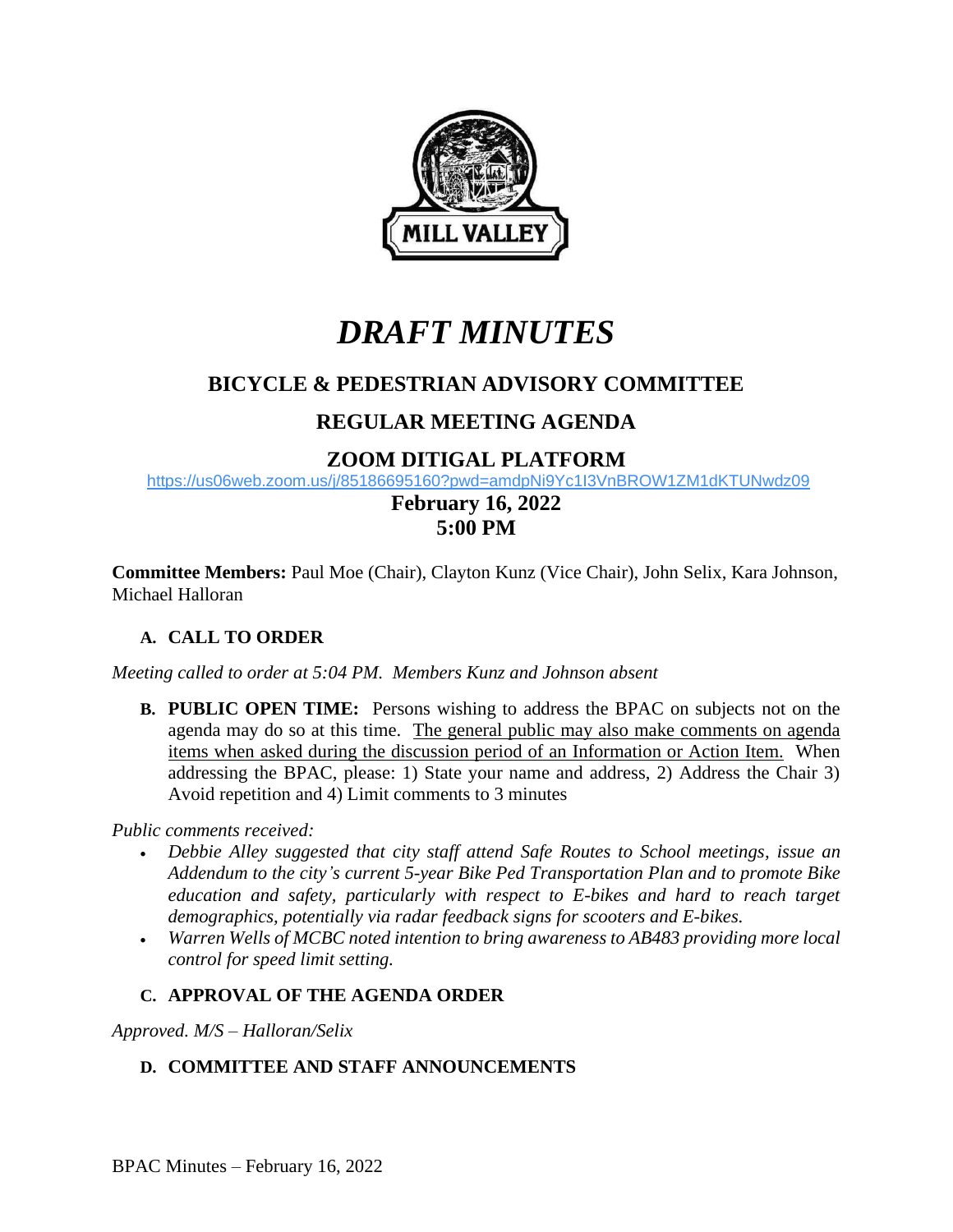*Member Halloran noted he attended a meeting with Supervisor Mouton-Peters and Councilmember Carmel and County Parks re: signage on the Multi Use Path, with next steps to come to the DPW. Intention is to leverage design for signs to help identify and promote the North-South Greenway and Horse Hill route for those that aren't familiar with it.*

### *Director Poster noted:*

- *Design of 8 ADA Ramps was approved by Council with construction being scheduled and anticipated to start in April/May timeframe*
- *Temporary ped ramps were installed at the remaining corners of the Throckmorton/Bernard/Miller intersection*
- *Blithedale project Phase 2/3 contractor bids being received next week, with MMWD bids opening on as well.*
- *Blithedale consultant is reviewing the MCDB proposed bike lane for discussion at the next meeting*
- *Project Manager Ahmed A Aly presented an update of the Blithedale project to the Safe Routes to School group.*
- *Staff is planning to bring the Sycamore, east of Camino Alto, crosswalk improvement*

### **E. CONSENT CALENDAR**

1. Approval of Minutes from January 19, 2022

*Approved. M/S – Selix/Halloran*

#### **F. OLD BUSINESS ITEMS**

1. Completion of Annual Planning Session

*A discussion of the items identified during the previous meeting ensued, with each of the items being placed in one or more categories and prioritized as a low, medium or high priority. The results of the discussion are summarized in an attachment.* 

#### **G. NEW OLD BUSINESS ITEMS**

1. Discussion of appointing new safety representative.

*Member Selix cannot make the field review with the consultant team for the Edgewood/Molino area, (from Miller Ave to Panoramic Highway) Complete Streets Safety Assessment review, but agreed to stay on as the Committee's representative pending other meetings will not interfere with his daytime job. Incoming Member Karen Jaber agreed to attend the upcoming site review in his absence*

2. Elect new Chair and Vice Chair

*Member Kunz nominated as new Chair. M/S Selix/Moe. Motion passes 3-0*

*Member Selix nominated as new Vice Chair. M/S Moe/Halloran. Motion passes 3-0.*

### 3. Provide input to Chair for Annual Report to Council

*Suggestion made to highlight new Blithedale facilities and the route between downtown and the Park School.*

**H. ADJOURNMENT –** Next meeting tentatively scheduled for April 13, 2022 - 5:00pm.